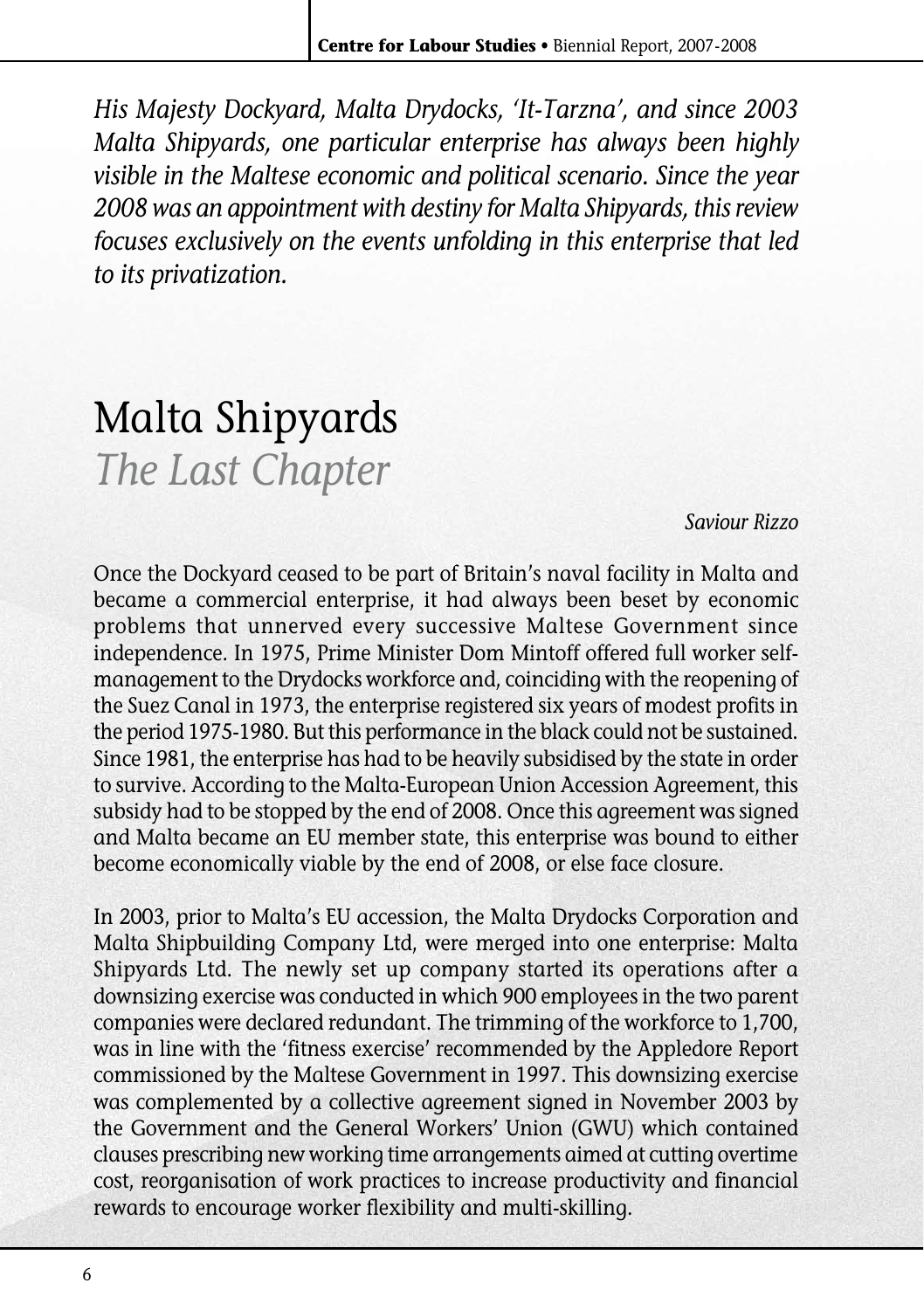With a change in the substantive and procedural rules ushering a new work ethic, a leaner outfit and a new sense of directorship, the enterprise seemed to be well geared towards achieving economic viability by the end of 2008. Even industrial relations became more consensual as the trade union representing the workers, often perceived to be very militant, adopted the prudent policy of trying to be part of the solution. Hopes were running high that this formula would get this debt-ridden and subsidy-addicted enterprise out of the red.

Judging by the statements made in the first two years following this restructuring exercise and complemented by the details of the latest collective agreement, the prospects for recovery appeared to be encouraging. Indeed, in 2005, in accordance with the collective agreement which made provisions for a scheme of Performance Related Pay, the employees received a performance bonus after the company's financial performance exceeded budget targets, during the first three months of the year. The then Minister for Investment, Dr Austin Gatt, was quoted as saying that rewarding workers had its desired effect in increasing productivity.

Two years later, the same Minister, together with the CEO of the enterprise, expressed his dissatisfaction at the level of productivity in spite of the higher turnover registered in 2006. The veiled threats of a closure became more real once the end of 2008 was in sight. In June 2008, the government announced its intention of privatizing Malta Shipyards after the end of 2008. Following prolonged discussions and negotiations between the Government and the GWU, the great majority of workers took up the option of an early retirement scheme and severance pay package offered by government. This was simply a downsizing exercise to make the enterprise more attractive to the bidders.

Of course, different explanations can be given for this chain of events depending on one's experience and interpretation. To the commentators who have had strong beliefs in the inevitability of this event, the closure of Malta Shipyards is perceived to be the final chapter of a protracted process. Even the workers, maybe together with the union representing them, seemed to have been resigned to the inevitable. When the actual day of reckoning arrived. a general sense of helplessness prevailed. Evidence of this resignation may perhaps be found in the muted response to the statement made by Neelie Kroes, the EU Commissioner responsible for Competition Policy. During her brief visit to Malta, after the negotiations between the Government and the GWU had been concluded, she expressed her disagreement about this settlement and stated that Malta Shipyards should be declared bankrupt and liquidated. A similar statement in relation to the yards in Poland had spurred the Polish workers to protest even outside her offices in Brussels. There was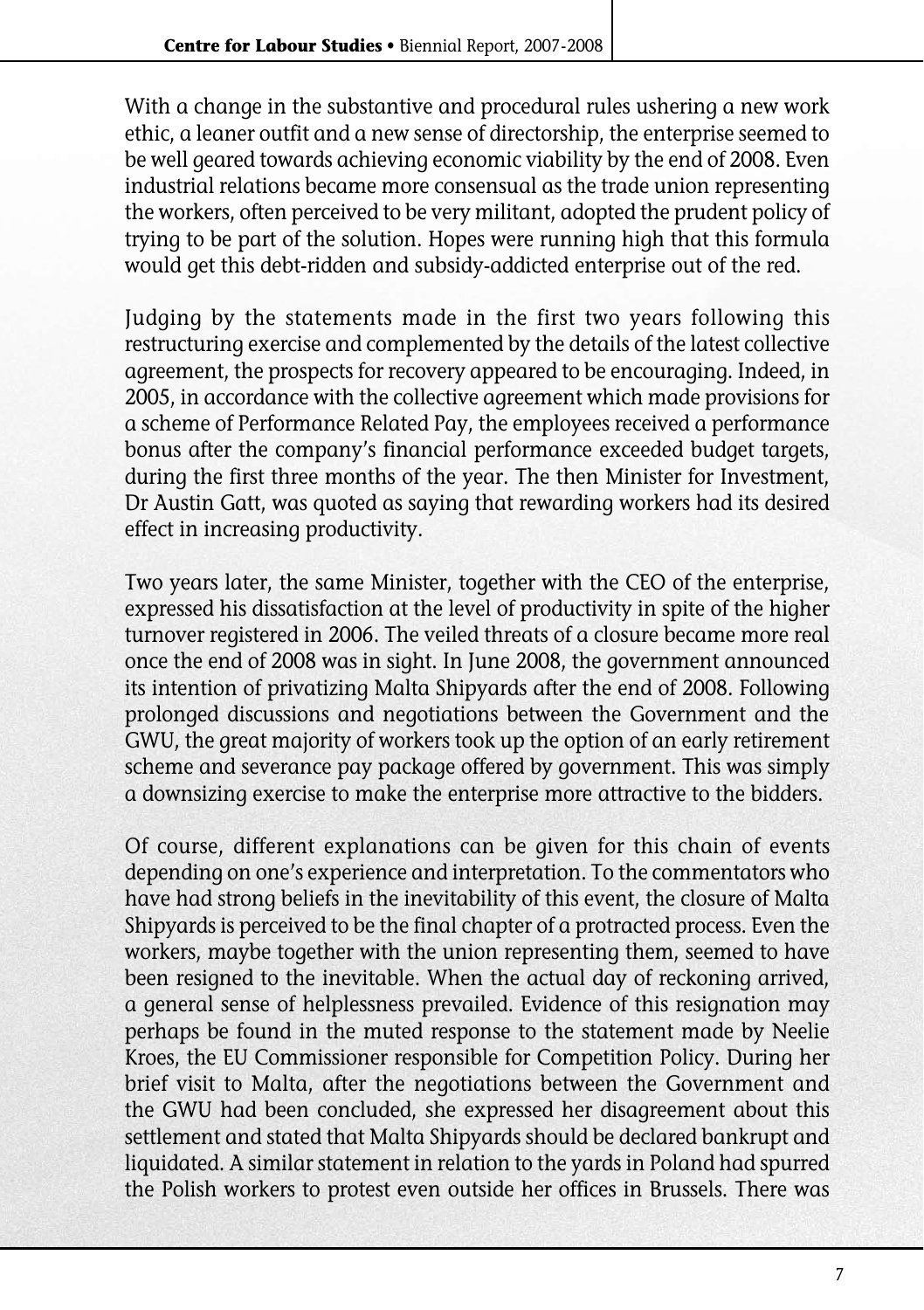no such reaction in Malta. The lack of public support together with the doom and gloom that had prevailed must have made it clear to one and all that the writing was on the wall.

Other commentators, pointed out the ingredients of success which this enterprise possesses, including strategic location, good infrastructure and skilled workforce. They argued that such closure could have been avoided. It is a truism that the issues inherent in this enterprise are complex. It is equally true that there was no simple solution to these complex problems. What however the latter commentators maintain is that no real attempts were ever made to confront this complexity or to redefine the problem.

The responses to market-led, financial and manpower problems have been redundancies and increased work demands, rather than longer-term market and innovation strategies. The policies emanating from these strategies might have brought about an economic, institutional and cultural shift, but the quantum leap necessary to bring about a real change geared towards full recovery was never attempted, let alone achieved. The ideas and practices that were put into place to replace the old ones, developed along patterns and work arrangements that maintained a stubborn continuity with the past.

Though I may be inclined to concur more to the latter view, one has to acknowledge that the issues were left to fester uselessly for too long, scarce resources were sacrificed; the web had become too entangled to unravel. In the various conferences and seminars, organised by Centre for Labour Studies, as part of its ongoing monitoring and evaluation exercises of the Drydocks situation, the black spots of the system in operation at this enterprise have long been identified. One such seminar, held in January 1995, and whose proceedings have been published, was attended by managers, shop stewards, workers' committee, members of the Drydocks Council and GWU officials. The guest speaker was Dr Gerard Kester, one of the founding members of the Centre, and who in the early 1980's had undertaken an in-depth study of the worker self management system at the enterprise. He emphasized that industrial democracy does not mean giving in to all the wishes of the workers. In an enterprise there is work to be done, and management still has a crucial part to play. Some of the managers attending this seminar complained that some workers were subverting their authority.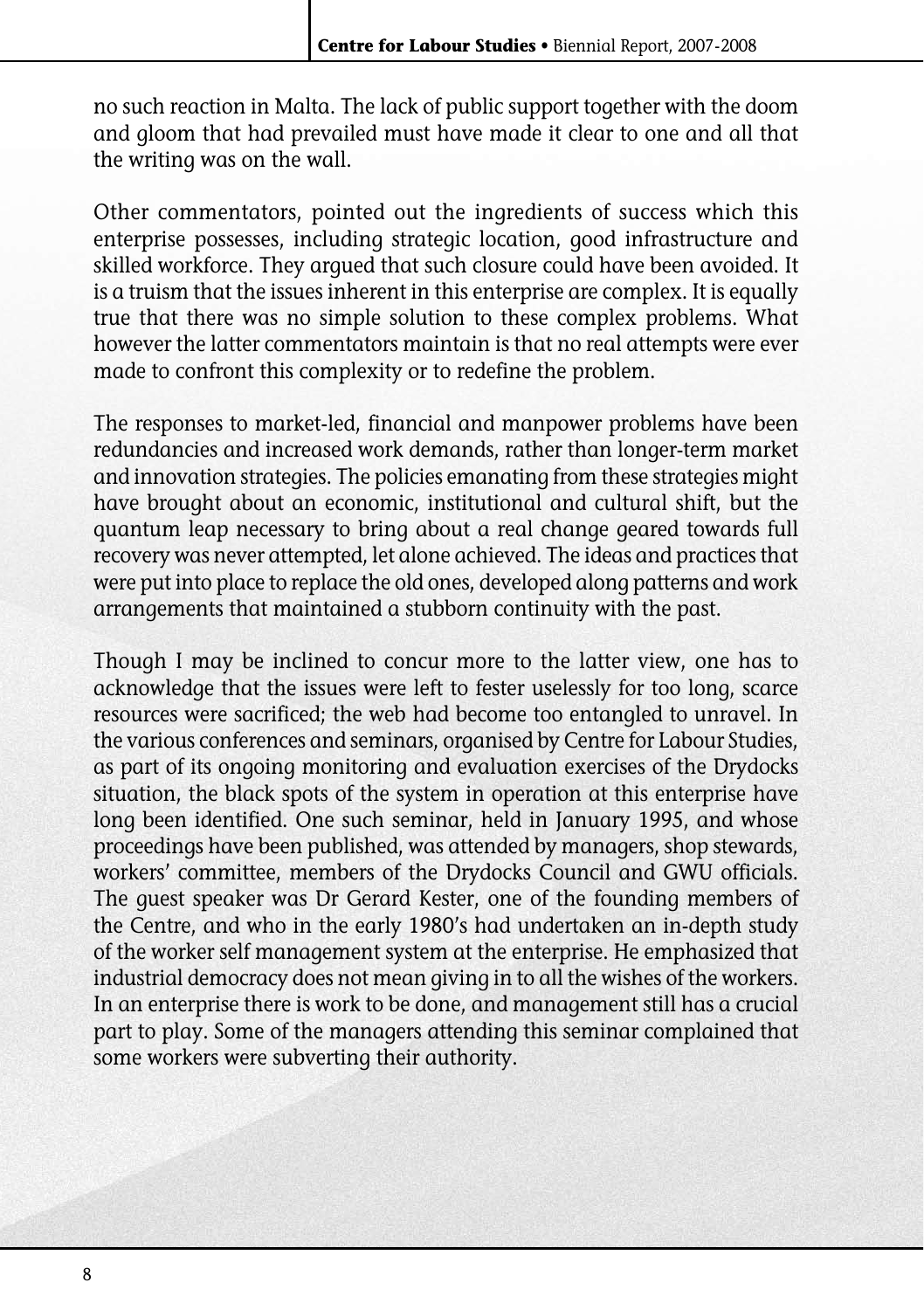On looking back, Kester could not see any evidence to prove that the self management system in operation at Malta Drydocks for the previous twenty years had been used to make this enterprise come to terms with such issues as wages, economic growth, flexibility, overtime and productivity. The continuous losses registered by the enterprise since 1981 and its heavy dependence on government subsidies were giving it a very bad public image since the wages which the workers were earning were not the fruit of their performance but part of a political game. In unequivocal terms Kester pointed to the dangers of this policy: "The political game is a very dangerous frame of reference and that game may suddenly have other rules and then you could be the loser".

His prophecy started to come true two years later in 1997, when following two reports commissioned by government – one on the financial situation and the other on the management system – government moved an amendment to the Drydocks Act by means of which the composition of the Board of Directors of Malta Drydocks was changed to have four government representatives among the eight officials of the board. The chairperson was to be appointed by the government. This amendment culminated in a series of actions which eventually led to the total dismantling of the workers' participation scheme in order to restore or perhaps strengthen managerial authority and accountability. The way to the privatization, which was officially announced in June of 2008, had been well paved.

The events that unfolded towards the second half of 2008 may indeed be interpreted as the final chapter of a long process for the Dockyard. Nevertheless its infrastructure and prime location will be attractive to its new owners. Its high physical visibility will still be present to the observer at the Upper Barrakka Gardens in Valletta enjoying a panoramic view of the Grand Harbour. Perhaps it will also retain significant visibility in the economic field. Presumably, the enterprise will still maintain the tradition of acting as a main source of manpower with proven engineering and industrial skills. In 2009, the social actors who will be involved in the Dockyard, presumably bearing yet once more another new name, will be writing either a new script or the epilogue to the final chapter.